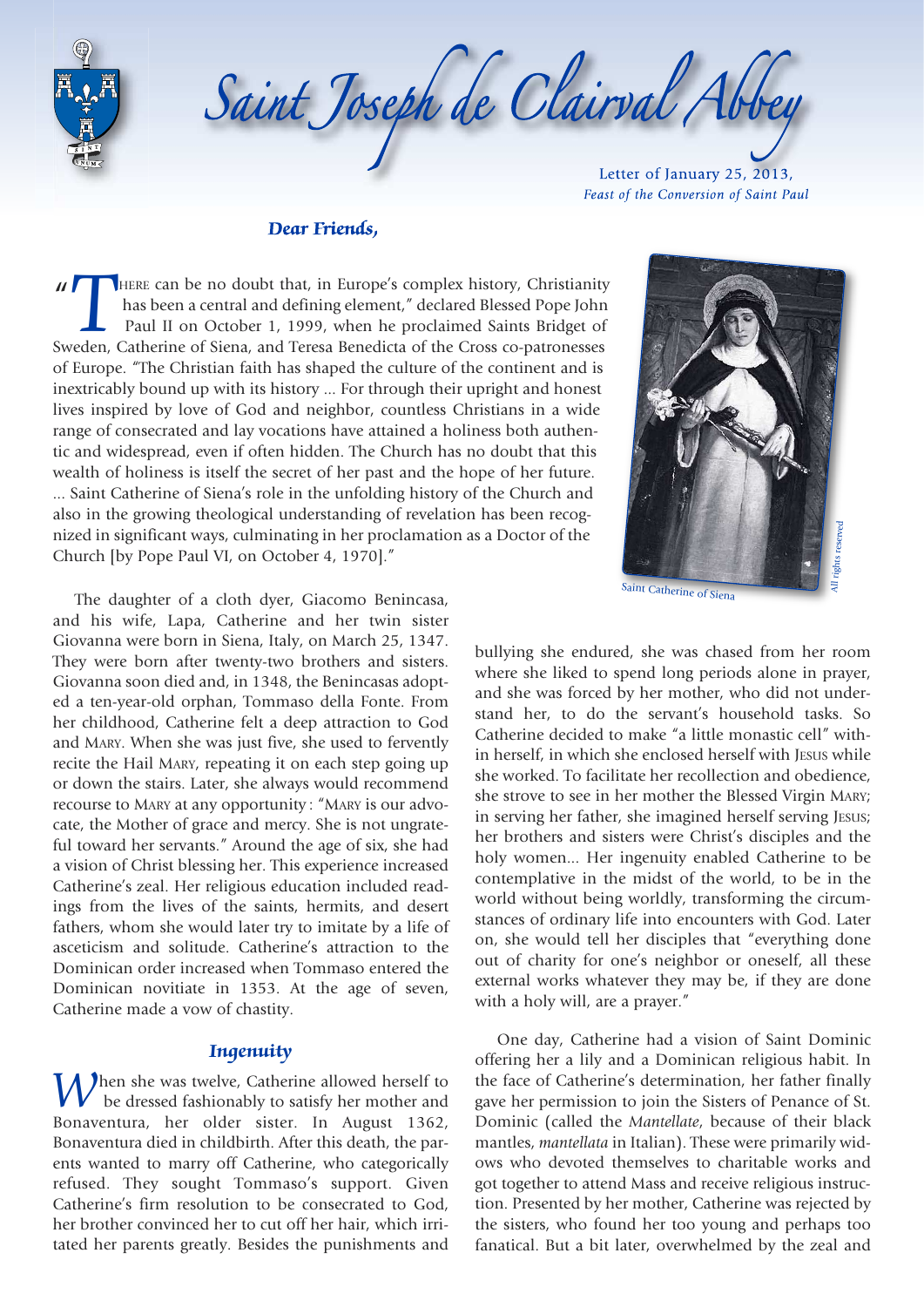courage Catherine showed in enduring a serious illness, the sisters agreed to accept her, and in late 1364 she received the habit.

# *"If I had not been there..."*

**From her novitiate, Catherine, who led a very ascetic life, was favored with apparitions and dialogue with Insurance we have a literature with these mystical gifts came moments** JESUS. Yet along with these mystical gifts came moments of doubt and anxiety, and strong temptations. After an especially strong temptation, Our Lord appeared to Catherine : "Good and most sweet JESUS," she said to Him gently, "where were You when my soul was prey to such torments ?"—"I was in your heart, Catherine, for I only depart from those who first leave me by consenting to sin."—"What ! You were in my heart drowning in such disgusting thoughts ?"—"Tell Me, Catherine, did these thoughts cause you joy or sadness ?"—"Oh, Lord ! Immense sadness and disgust."—"And what was it that made you sad, if not My presence in your heart ? If I had not been there, you would have consented to those temptations. It was I Who made you reject them and be distressed over them. And I was delighted by your fidelity to Me during this painful struggle." In one of her letters, Catherine would divulge the precious lesson she drew from this trial : "God allows temptation so that our virtues might prove themselves and to increase His grace ; so that we might not be conquered, but conquerors thanks to our trust in the divine assistance that enables us say with the Apostle Paul : *I can do all things in Him Who strengthens me* (Phil. 4 :13)."

Several figures from the Old Testament—Abel, Abraham, Job, Tobias—remind us that God makes His dearest friends pass through trial and temptation. It is by being tempted that we experience our weakness and the weight of the malice we carry within ourselves. This selfknowledge places us in truth and humility, and is very beneficial for our salvation. Temptation leads us to practice the virtue that is opposed to the vice toward which we are inclined. Finally, it forces us to turn to God in prayer—in this sense, it is a source of union with God. This is why the *Catechism of the Catholic Church* declares, "There is no holiness without renunciation and spiritual battle" (*CCC*, 2015).

In 1368, Catherine's father fell ill and died, in spite of his daughter's prayers. That same year, in a vision that would forever remain in Catherine's heart and mind, the Virgin presented her to JESUS, Who gave her a magnificent ring, telling her: "I, your Creator and Savior, espouse you in the faith, that you always will keep pure until you celebrate your eternal nuptials with Me in Heaven." Catherine continuously felt and even saw this ring, although it was visible only to her. From then on, Catherine put her love of God into practice even more by a yet greater care of the sick and the poor. She did miracles for them. But she was also the object of ridicule and slander—some accused her of being a loose woman.

Catherine was graced with the gift of tears, the expression of a deep sensitivity and a great capacity for emotion and tenderness. Many saints have had this gift, which recalls the emotion of JESUS Himself, Who did not hold back or hide His tears before the tomb of His friend Lazarus and the grief of Mary and Martha, and also at the sight of Jerusalem, during His last days on this earth. "Remember Christ crucified, God and man," Catherine wrote to a correspondent. ... "Make your aim the Crucified Christ, hide in the wounds of the Crucified Christ and drown in the blood of the Crucified Christ."

## *"The doctrine of MARY"*

**Through her brother Tommaso, Catherine met<br>Bartolomeo di Domenico, a young Dominican. A<br>great spiritual friendship was born between them** Bartolomeo di Domenico, a young Dominican. A great spiritual friendship was born between them. Bartolomeo taught her theology, and she was generous with her encouragements. Catherine's fame spread, and she developed an intense activity of spiritual direction for people from every walk of life : nobles and politicians, artists and ordinary people, consecrated religious, and clerics. Around her formed a group of followers whom she urged to work for the salvation of others. She called zeal for souls "the doctrine of MARY," for, as she explained, "as a man, the Son of God took on the desire for His Father's honor and our salvation. So great was this desire that in His ardor He ran through sufferings, shame, and insults to His ignominious death on the Cross. But, the same desire was in MARY, for she could desire nothing but God's honor and the salvation of souls." Catherine also began to travel. But her activity aroused astonishment, both in Siena and in the Dominican Order and, in 1374, she appeared before the Dominicans' General Chapter in Florence. She was given as a spiritual director a learned and humble priest, Raymund of Capua, a future Master General of the Order, who became her confessor as well as her spiritual son (today he is honored as Blessed).

During Pentecost 1374, Catherine received the stigmata of Christ : the wounds in the hands, feet, and side of JESUS Crucified were imprinted in her flesh, but invisibly, as she had formally asked of Christ. For her, spiritual life consisted of union with God Who is a "way of truth," and on this way, Christ's Passion is the best guide, "preferred above all books." Love led Catherine of Siena to imitate Christ and His sacrifice on the Cross, through a life of asceticism, penance, prayer, and service to others. In this way, she became an "*alter Christus*" (another Christ). Her love of neighbor drove her to the point that one day she did not hesitate to enter the cell of a man condemned to death, in order to implore him to be reconciled with God. Niccolo di Toldo had been sentenced to death for political reasons. Catherine's visit to his prison cell transformed the young man, who made his confession, heard Mass, and received Holy Communion. The day of his execution, to his great joy, Catherine was there. He did not stop whispering the names "JESUS" and "Catherine". After the execution, the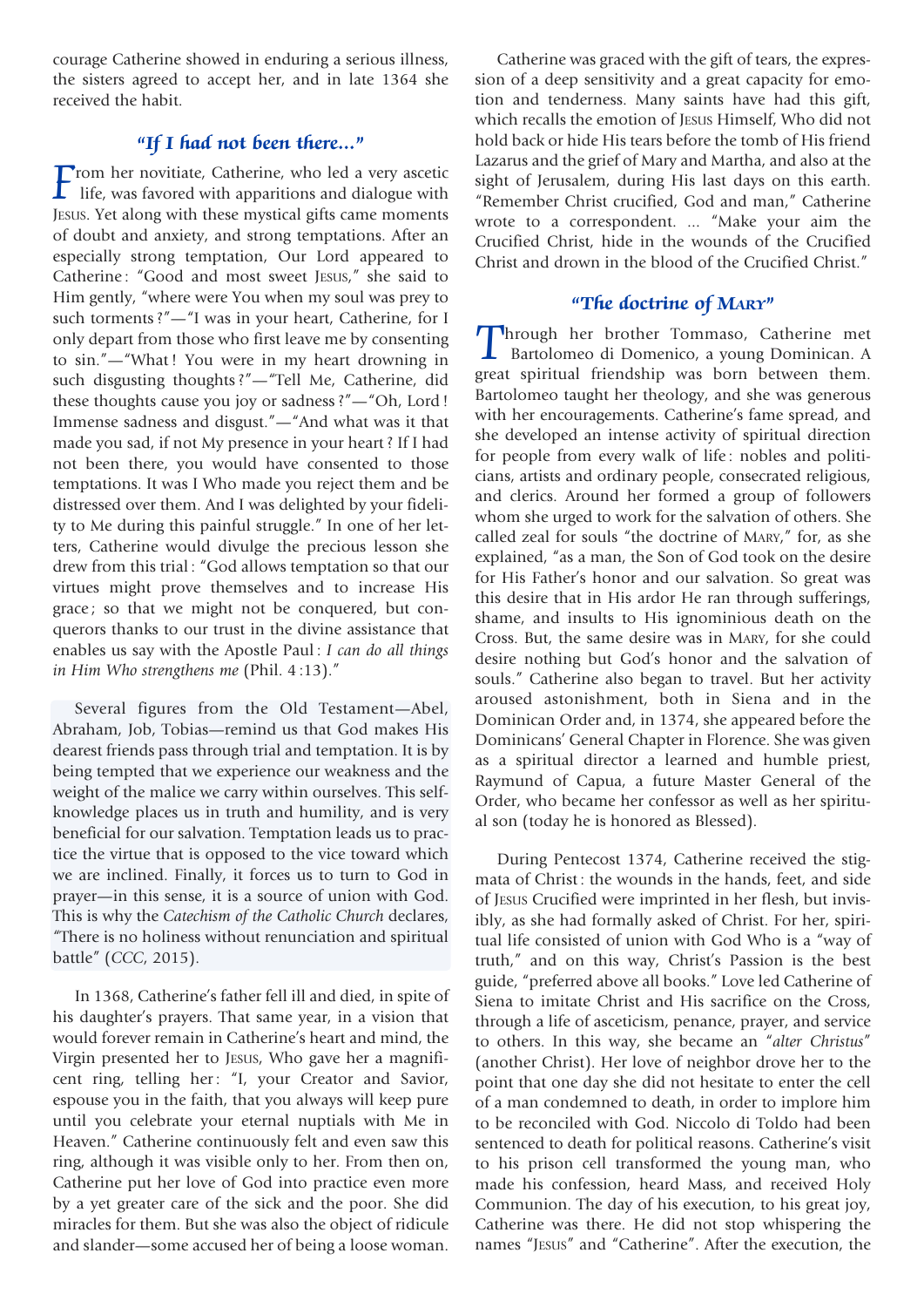saint saw his soul enter the bosom of God like "the bride arriving on the doorstep of her spouse". Later on, God would reveal to Catherine how this condemnation had allowed Niccolo di Toldo to return to a state of grace and the friendship of God, and so to obtain salvation and eternal life.

## *An indispensable ministry*

**From 1375 on, Catherine worked for the return of the**<br>popes from Avignon to Rome (since 1309, the papa-<br>cy had resided in Avignon for political reasons), as well popes from Avignon to Rome (since 1309, the papacy had resided in Avignon for political reasons), as well as for the unity and independence of the Church, which perhaps no saint loved as much as her. "The Church," she wrote, "is nothing else than Christ Himself", the depository of the God's love for man; and the hierarchical Church is the indispensable ministry for the salvation of the world. That was the source of Catherine's passionate respect and love for the Supreme Pontiff, in whom she saw "sweet Christ on earth," to whom is owed affection and filial obedience. "Whoever disobeys the Christ on earth (that is, the Pope), who represents Christ in heaven, will not participate in the fruits of the Son of God."

The saint was already teaching in her own way the doctrine on the primacy of the Supreme Pontiff, which would be defined by the First Vatican Council in 1870 : all, pastors and faithful, "are bound to submit to [the Roman pontiff] by the duty of hierarchical subordination and true obedience, and this not only in matters concerning faith and morals, but also in those which regard the discipline and government of the church throughout the world. In this way, by unity with the Roman Pontiff in communion and in profession of the same faith, the Church of Christ becomes one flock under one supreme shepherd. This is the teaching of the Catholic truth, and no one can depart from it without endangering his faith and salvation" (First Vatican Council, "Dogmatic Constitution on the Church of Christ", ch. 3, DS 3060.)

Catherine's exhortations put into action the mission she had received from God. It was not for her to disrupt the essential structures of the Church, or rebel against the shepherds, or make innovations in worship or discipline, but to return to the Spouse of Christ the Church's original vocation. In fact, "Although by the power of the Holy Spirit the Church will remain the faithful spouse of her Lord and will never cease to be the sign of salvation on earth, still she is very well aware that among her members, both clerical and lay, some have been unfaithful to the Spirit of God during the course of many centuries ... Led by the Holy Spirit, Mother Church unceasingly exhorts her sons to purify and renew themselves so that the sign of Christ can shine more brightly on the face of the Church" (Second Vatican Council, "Gaudium et Spes", no. 43).

As Pope Paul VI remarked, "St. Catherine loved the Church in its reality, which, as we know, has a double aspect. One is mystical, spiritual, invisible, the essential

one, fused with Christ the glorious Redeemer...; the other is human, historical, institutional, concrete, but never separated from the divine aspect. One may wonder if our modern critics of the institutional aspect of the Church are ever capable of grasping this simultaneity... Catherine loves the Church as it is... Catherine does not love the Church for the human merits of those who belong to it, or represent it. If we think of the conditions in which the Church was at that time, we can easily understand that her love had very different motives... St. Catherine does not hide the failings of ecclesiastics, but as she inveighs against such decadence, she considers it a motive and a need to love all the more" (General Audience of April 30, 1969).

#### *In His arms*

The reform of the Church concerns first and foremost<br>the clerics whom Catherine held in high regard. In<br>fact, she wrote in her Dislayer these words God held fact, she wrote in her *Dialogues* these words God had revealed to her: "I have chosen my ministers for your salvation, so that by them the Blood of the one, humble, and immaculate Lamb, my Son, may be administered to you." But she also worked for the reform of the laity. She wrote to a man who had given himself up to carnal passions : "Oh, my dearest brother, sleep no more in the death of mortal sin ! I tell you the ax is already at the root of the tree. Take the spade of the fear of God which the hand of love makes use of. Spare me this corruption of your soul and body. Do not be so cruel to yourself, do not be your own executioner in decapitating yourself, cutting off this head Who is so sweet, Christ JESUS!... Put an end to your disordered living. I have told you and I repeat it : God will punish you if you do not mend your ways. But I also promise you that, if you wish to convert and take advantage of the moments you have remaining, God is so good, so merciful that He will forgive you, will receive you in His arms, will give you a share of the Blood of the Lamb, shed with so much love that there is no sinner who cannot obtain mercy. For God's mercy is greater than our sins, if only we desire to change our lives."

Catherine knew that sanctification is attained through the sacraments of Penance and Communion, as she wrote to one of her disciples : "You must frequently purify your soul from the stains of sin through a good and holy confession, and nourish it with the Bread of Angels, that is, the sweet sacrament of the Body and Blood of JESUS CHRIST, God and Man." She revived among her disciples the practice of frequent communion, which at the time had become very uncommon, and taught that the best preparation for sacramental communion was spiritual communion. This consists in aspiring to receive the Eucharist with a real and ardent desire, and this desire should not be solely at the moment of communion, but at all times and in all places.